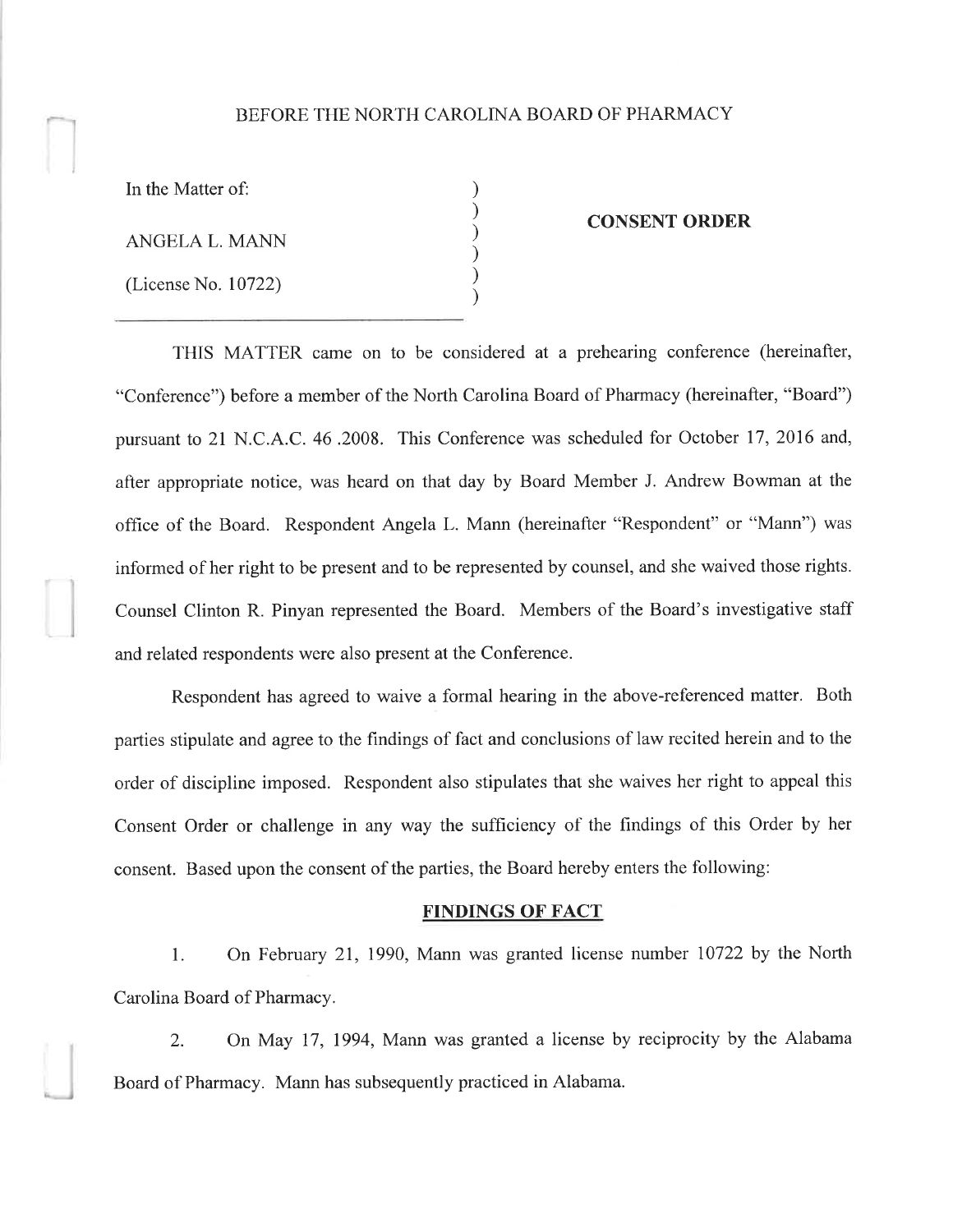3. On November 2, 2009, Mann entered into a Monitoring Agreement with the Alabama State Board of Pharmacy's Committee on Rehabilitating Impaired Pharmacists ("CORIP"). On February 23,2010, Mann's Alabama license was disciplined through a Consent Order following an investigation by the Alabama Board of Pharmacy into activities that Mann undertook while practicing in Alabama.

4. On June 15, 2010, this Board approved a Consent Order with Mann to resolve disciplinary allegations against her related to her. That Consent Order provided for a five (5) year suspension of Mann's North Carolina license, which was stayed, upon her compliance with a number of conditions. Among those, before February 23,2015, Mann was required to:

a. "[M]aintain strict compliance with CORIP's Monitoring Agreement;"

- b. Avoid "[a]ny positive drug screen;" and
- c. "[m]aintain full compliance with the Alabama Board of Pharmacy's Consent Order, as well as this Consent Order."

5. On February 18, 2015 -before the conditions on her license expired - Mann tested positive for the presence of opioids.

6. This positive drug screen violated Mann's Consent Order with this Board because:

- a. She failed to "[m]aintain strict compliance with CORIP's Monitoring Agreement;"
- b. She failed to avoid "[a]ny positive drug screen;" and
- c. She failed to "[m]aintain full compliance with the Alabama Board of Pharmacy's Consent Order, as well as this Consent Order."
- 7. Each of these requirements was a material term of the Consent Order.

2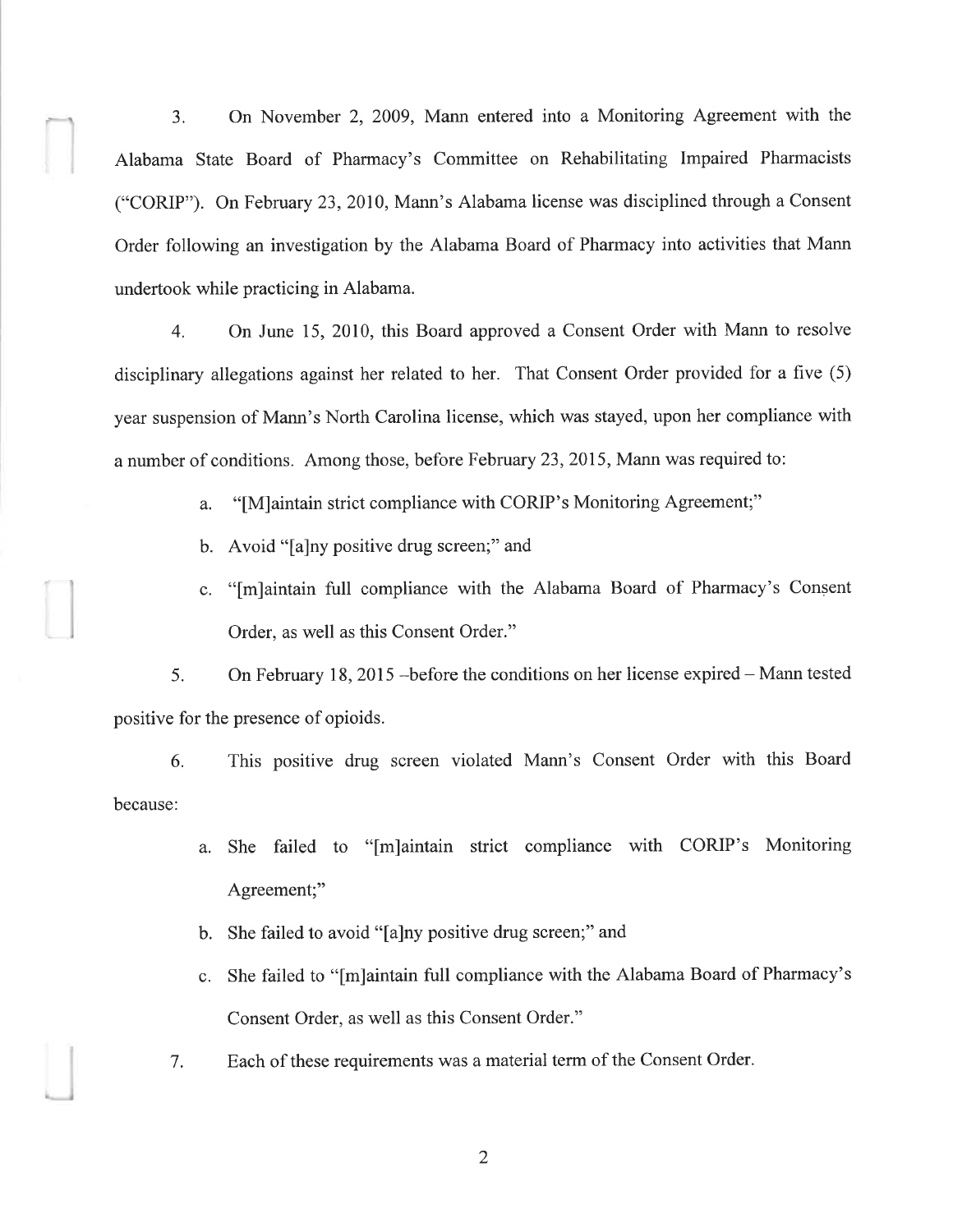8. On December 29,2015, the Alabama Board of Pharmacy entered an order finding that Mann violated the terms of her 2010 Alabama consent order. The Alabama Board of Pharmacy's findings establish that Mann also violated her Consent Order with this Board.

9. This Board's Consent Order provides that the five (5) year suspension of Mann's license was stayed conditioned upon Mann's compliance with the provisions of the Consent Order. In addition, the Consent Order provides that any violations of the Consent Order may subject Respondent Mann to additional discipline by the Board. Finally, separate and apart from the terms of the Consent Order, the Board has the statutory authority to discipline pharmacists who violate the terms of the Board's Consent Orders.

### CONCLUSIONS OF LAW

Based on the above findings, the Board concludes as a matter of law:

1. The evidence demonstrates that Respondent violated the following statutes, rules and decisional authority:

a. North Carolina General Statutes  $§ 90-85.38(a)(6);$ 

b. North Carolina General Statutes  $\S 90-85.38(a)(7)$ ; and

c. The Board's Consent Order of June 15, 2010.

2. Respondent admits that the conduct in this matter constitutes suffrcient grounds for disciplinary action on her license under North Carolina General Statutes \$ 90-85.38(a).

WHEREFORE, it is hereby ORDERED, ADJUDGED and DECREED that the full term of suspension set forth in the Consent Order shall be served as an active suspension.

Accordingly, the stay of the suspension of the license of Respondent Angela Mann is hereby rescinded.

 $\overline{\phantom{a}}$ 

 $\mathfrak{Z}$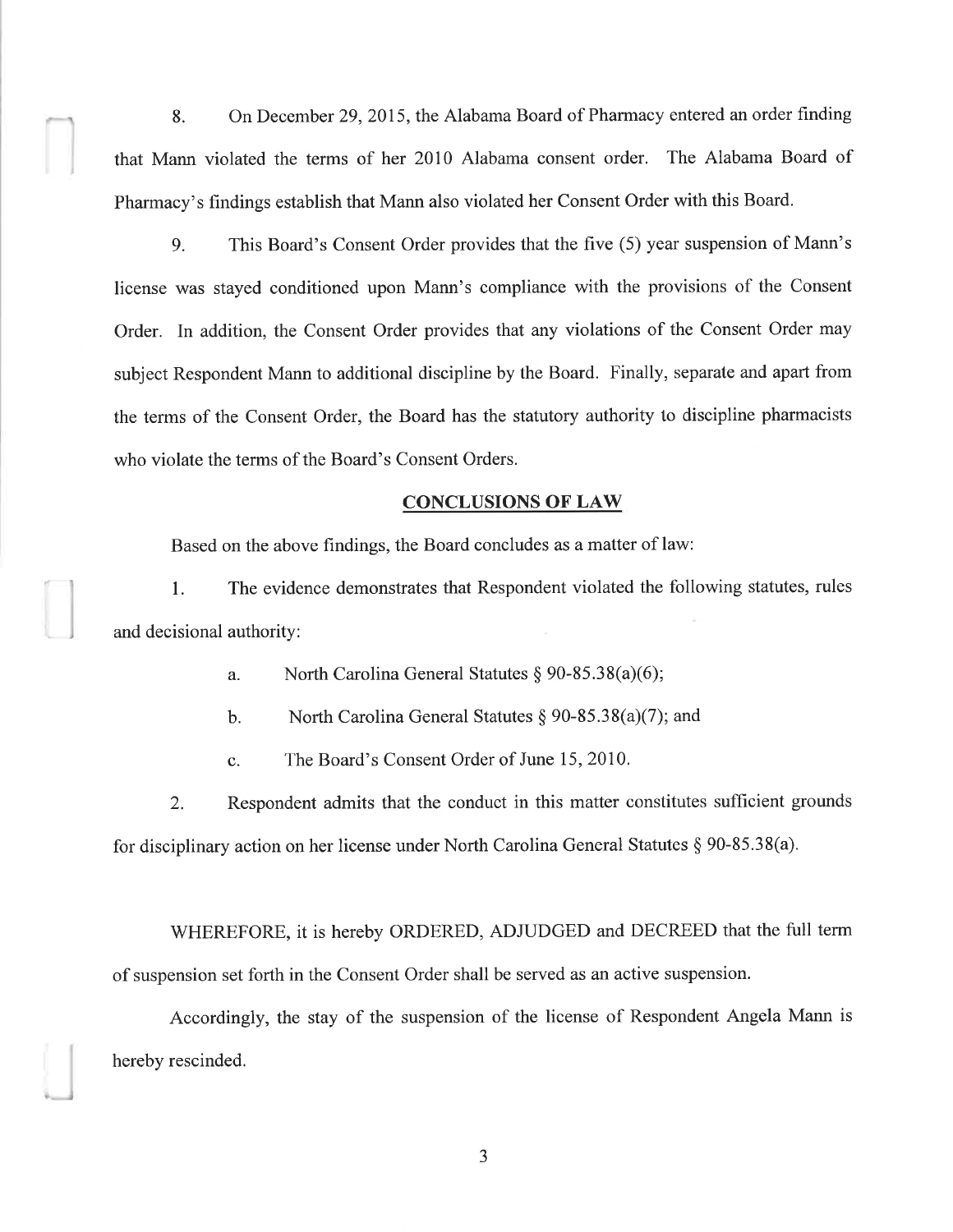The license of Respondent Mann is hereby SUSPENDED for FIVE (5) YEARS, which shall be served as an active suspension to be served consecutively and consist of the time period commencing at 12:01 a.m. on Wednesday, October 19,2016, and running until 12:01 a.m. on Tuesday, October 19,2021. Respondent Mann shall return her wallet card and license to the Executive Director in advance of service of the suspension. During the term of his suspension, Respondent Mann may not be present in any pharmacy in the State of North Carolina, except as a customer.

Before Respondent's Mann can be reinstated on or after October 19,2021, Mann shall submit an application for reinstatement of her license. The Board shall then consider Mann's fitness to have her North Carolina license reinstated, including but not limited to, her compliance with her Monitoring Agreement with CORIP, her compliance with the Alabama Board's Consent Order dated December 29, 2016, and her compliance with the laws governing the practice of pharmacy and the laws governing drugs, devices and medical equipment.

Respondent Mann shall be subject to additional disciplinary action for any violations of this Consent Order.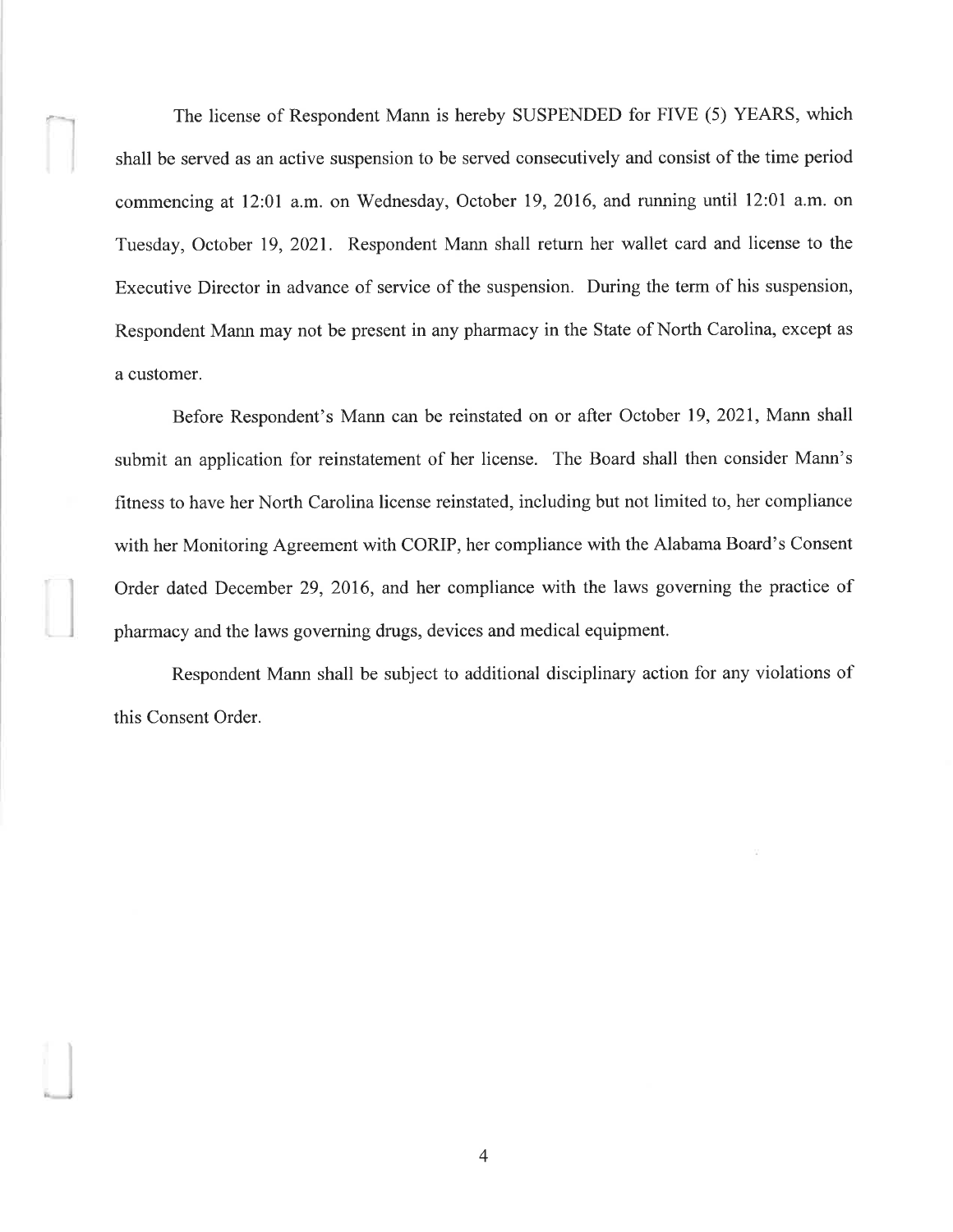This the  $\frac{1}{\sqrt{2}}$  day of October, 2016.

# NORTH CAROLINA BOARD OF PHARMACY

 $\overline{\mathcal{L}}$ By: ell, IV Jack W. am Executive Director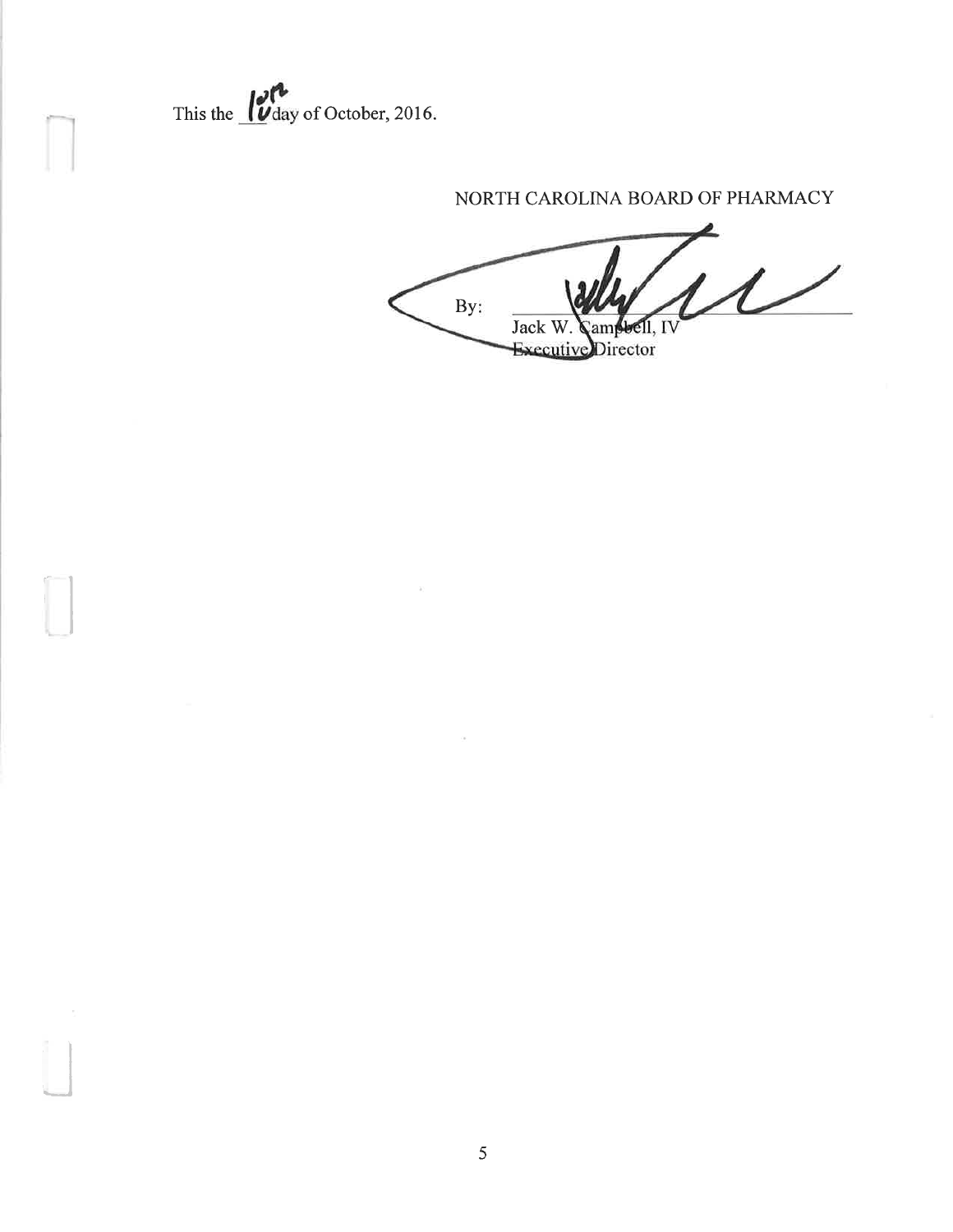Angela L. Mann, the holder of license number 10722, has full knowledge that she has the right to a formal hearing, at which she would have the right to be represented at her expense by counsel, in this matter. The undersigned freely, knowingly and voluntarily waives such right by entering into this Consent Order.

The undersigned understands and agrees that by entering into this Consent Order, she certifies that she has read the foregoing Consent Order and that she voluntarily consents to the terms and conditions set forth therein and relinquishes any right to judicial review of Board actions which may be taken concerning this matter.

The undersigned further understands that should she violate the terms and conditions of this Consent Order, the Board may take additional disciplinary action.

The undersigned understands and agrees that this Consent Order will not become effective unless and until approved by the Board.

The undersigned understands that she has the right to have counsel of her choice review and advise her with respect to her rights and this Consent Order, and represents that she enters this Consent Order after consultation with her counsel or after knowingly and voluntarily choosing not to consult with counsel.

ACCEPTED AND CONSENTED TO BY:

Dingela 9. Marin Date 10/7/16

ANGELA L. MANN (License No. 10722)

 $STATE OF Alabame$ 

Maclison COUNTY

I, the undersigned Notary Public of the County and State aforesaid, do hereby certify that the following person personally appeared before me this day and acknowledged the due execution of the foregoing document: Angela L. Mann.

Date:  $|0|7|16$ 

I Mann

My commission expires:  $\sqrt{2} - 27 - (7)$